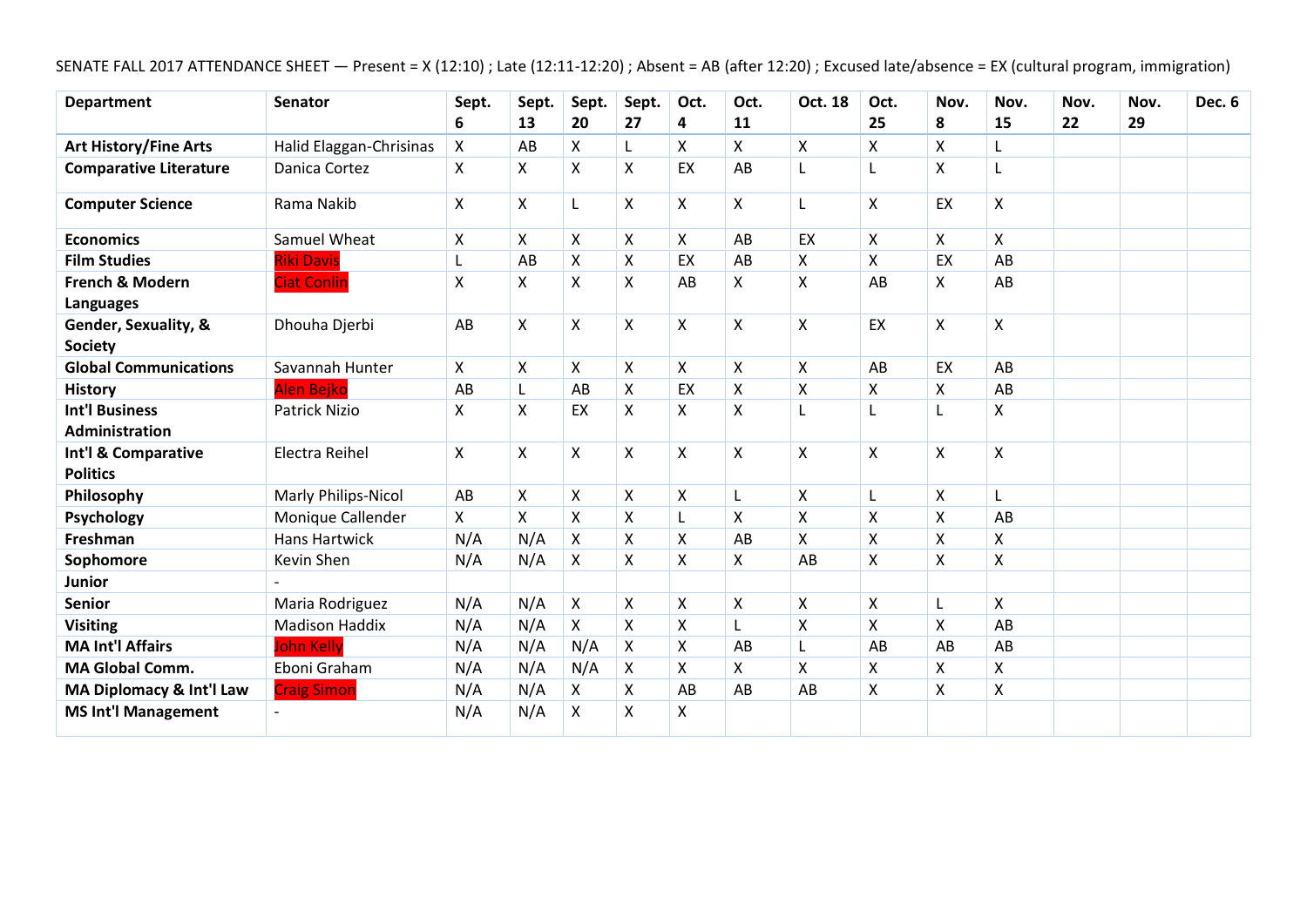## **SGA Senate Minutes for 15 November 2017**

Taken by USC Communications Director Elizabeth Nguyen Son

## **12:10 – Attendance, Quorum met 13/21, Senate begins**

#### **12:12 – Presentations**

- AEISEC Karine from Sciences Po
	- o Founded in 1948
	- o Cross-cultural exchanges
- Kevin Fore with the co-curricular transcript
	- o Future project/program
	- o Register your co-curriculars
	- o Would be recognized by the university
	- o November  $29<sup>th</sup>$  at  $2pm a$  time for senators to participate in the focus group
	- o Would ideally be launched next semester for current Spring '18 seniors
- Events Committee Presentation
	- o Remember to submit your student-led events on the website so the Events Committee can include them in the presentation!
- AUP Gives Back Presentation
	- o Volunteer for AUP Gives Back Week!

### **12:50 – ACC Presentation and Budget Requests**

- Debate & Politics Club
	- o Flags and a gavel
	- o Shipping/cushion is being covered by ICP Representative
	- o Dhouha: Motion to allocate **48,13 EUR**
	- o Motion passes, **budget approved**
- AUP4Consent
	- o This is a reimbursement due to a misunderstanding
	- o Film screening
	- o Dhouha: Motion to allocate **70 EUR**
	- o Motion passes, **budget approved**
- Nicholas Ko Senior Project
	- o Asking to rent a camera for 4 dayss (150 EUR/day)
	- o Postponed
- GSS and Gen\*Sex Club
	- o Food and beverages for an event
	- o Danica: Is the penis-shaped baguette edible?
		- Dhouha: Yes, I will double check.
	- o Motion to allocate **33,70 EUR**
	- o Motion passes, **budget approved**
- Film Dept.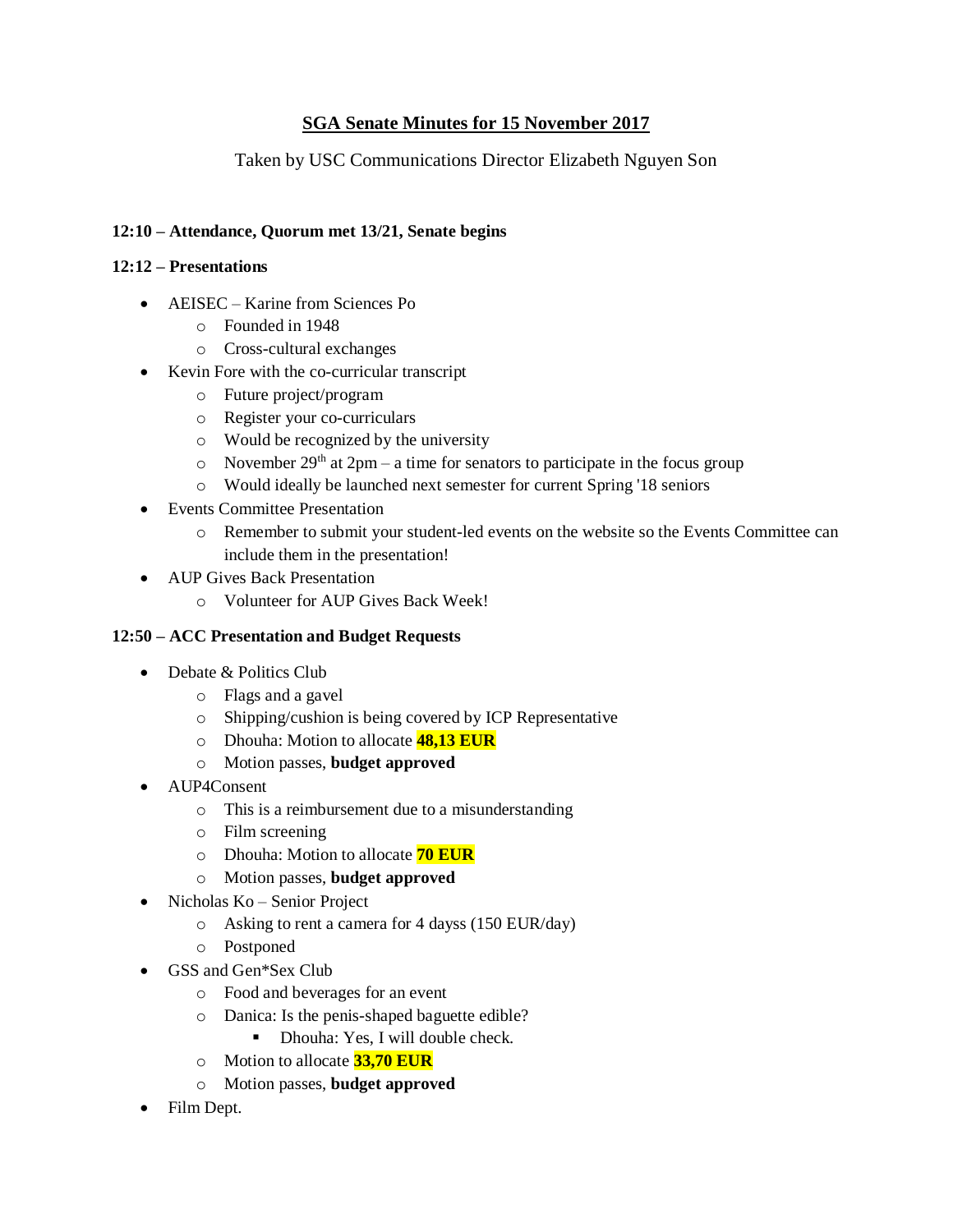- o Food and beverages for a film screening
- o Ciat: Motion to allocate **50 EUR**
- o Motion passes, **budget approved**
- Latino América December 7th
	- o Food and beverages for a film screening
	- o Marly: You're buying 100 euros worth of popcorn?
	- o Riki: The film club usually buys 3 boxes because there are 3 bags in a box.
	- o Jasmine: Are you selling the whole bag
	- o Rama: Motion to **amend** the budget to **170 EUR**
	- o Motion to allocate **170 EUR**
	- o Motion fails
	- o Dhouha: Motion to **table** the budget request
	- o Motion passes, **budget postponed**

#### **13:09 – New Business**

- Senator-Advisor Checkpoint Forms
- SGA Study Break Debriefing Mon. Dec. 11 or Tues. Dec. 12?
- Maria and Annamaria need bakers for AUP Games Day! E-mail [usc\\_social@aup.edu](mailto:usc_social@aup.edu) if you're interested in baking some scrumptious goodies for a good cause.
- Town Hall: some things have been addressed regarding textbooks, the library, and the school bookstore. Professors pick out the textbooks you use in your courses and the bookstore does its best to find the best deals. If you need more information, please e-mail [usc\\_vp@aup.edu](mailto:usc_vp@aup.edu)

#### **13:16 – Senate Adjourned**